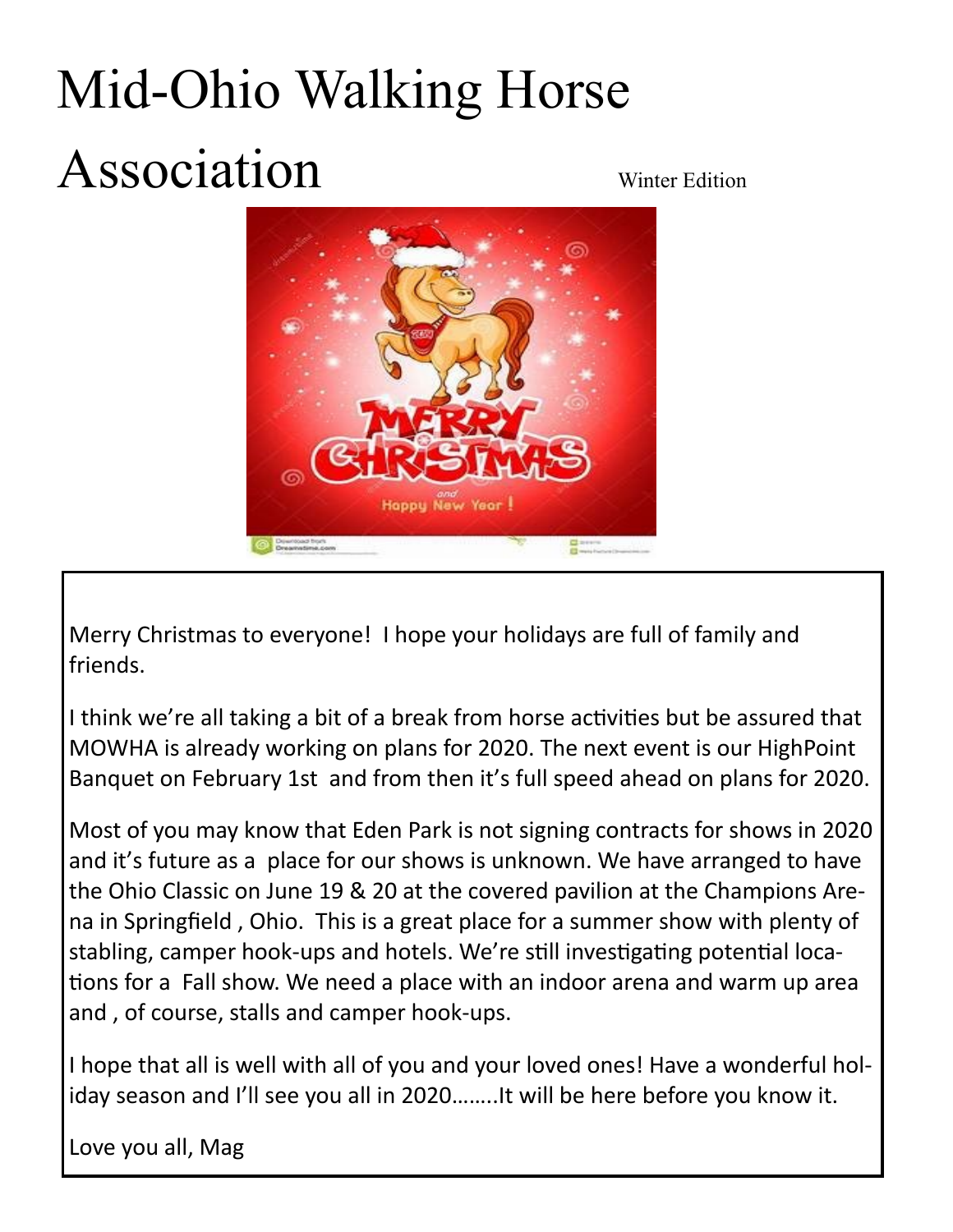

January 24 & 25 - NWHA Annual Meeting, Judge Certification and High Point Banquet. FMI: [www.nwha.com](http://www.nwha.com/)

## **February 1st - MOWHA High Point Banquet. Brown Derby Roadhouse, Lexington, OH FMI:www.mowhaonline.com**

February 8th - WHOA High Point Banquet

**March 14th - MOWHA Board & Show Committee meeting. Details to follow.**

April 2nd -5th - Ohio Equine Affaire

**June 19th & 20th - MOWHA Ohio Classic - Champions Expo Center, Cov ered Pavilion, Springfield, OH**

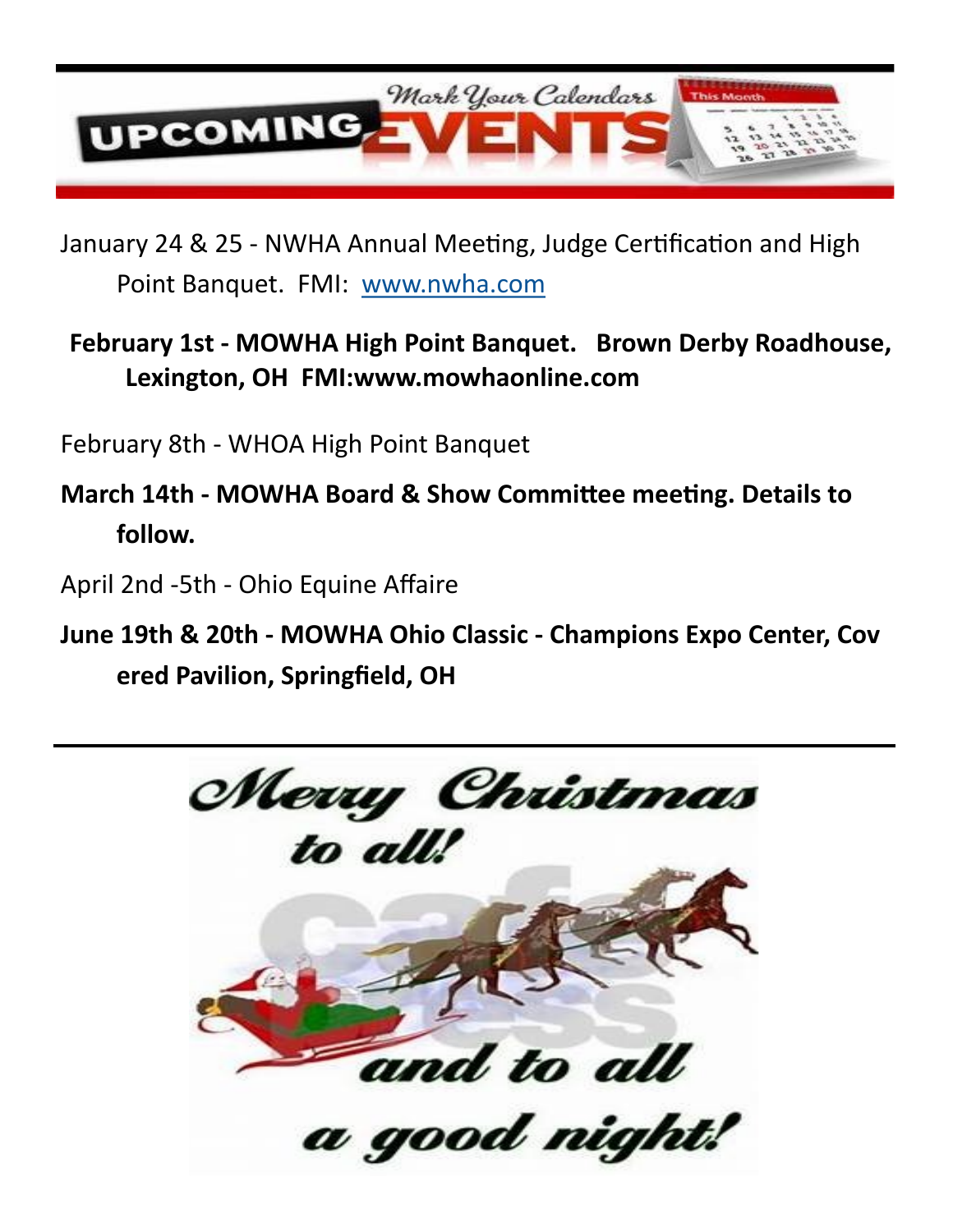Mid Ohio Walking Horse Association Board of Directors Meeting October 26, 2019

A meeting of the MOWHA Board of Directors was held during the MOWHA Fall Round Up on October 26, 2019 during the dinner break.

Board members in attendance were, Matt Janisch, Patty Janisch, Amy Messersmith, Roger King, Mag Ranft, Michelle Lamb, Nancy Eakins, Susie Mackanos, John Davis, Linda Thompson, Athena Lowe. Pam Vann was also in attendance.

The first order of business was nominations for 2020 elections. The board proposed the following slate:

President - Mag Ranft Vice President - John Davis Treasurer - Roger King Secretary - Tracie Grandstaff' Trustees - Patty Janisch, Amy Messersmith, Susie Mackanos

A motion was made to nominate this slate by Roger King, seconded by Linda Thompson and passed unanimously.

February 1st was proposed for the MOWHA High Point Banquet to be held at the Brown Derby Roadhouse in Lexington, Ohio.

The Board of Directors and Show committee meeting will be held March 14th at the home of Susie Mackanos.

The MOWHA Ohio Classic will be held on June 19th and 20th at the covered arena at the Champions Center in Springfield, Ohio. A good location and date has not been found for the Fall Show, so we will continue efforts to locate a suitable indoor arena or an earlier date.

The meeting was adjourned at 5:45.

Respectfully submitted,

Mag Ranft May Ray